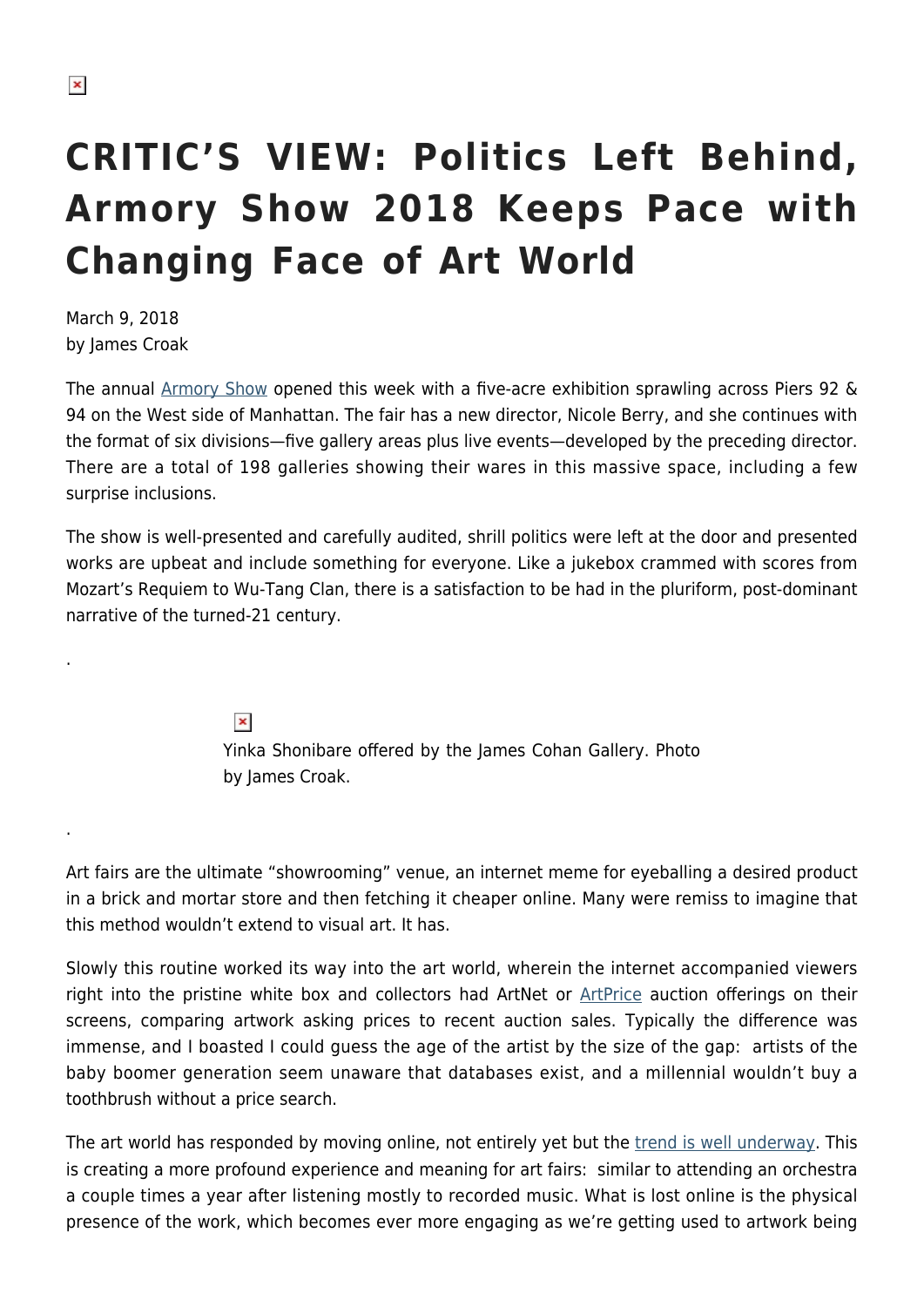"not there," in the same way that film caused us to forget about the superior experience of attending live theater.

 $\pmb{\times}$ 

.

.

.

.

.

Mary Sibande at Gallery Momo from Johannesburg. Photo by James Croak.

The benefits for dealers are obvious, assuming it works; they can experiment more now that they're free of the albatross around their neck of making the rent and light bill every month. Especially gratifying are the notions of no more rent gouging or Hurricane Sandys to soak the drywall. And no more worries about the ever-thinning Saturday traffic as a 24-hour market means there's always someone out there in a jolly mood and ready to purchase.

Keeping up with the times, the prestigious [Frieze New York](https://hamptonsarthub.com/2017/05/05/art-fairs-critics-view-five-booths-not-to-miss-at-frieze-new-york-this-year/) art fair, held annually on Randall's Island, has eliminated the *[physical space requirement](https://news.artnet.com/market/frieze-changes-application-criteria-galleries-1207628)* for a gallery in their fair requirements and [The Armory Show](https://hamptonsarthub.com/2016/03/03/art-fair-critics-view-highs-and-lows-at-armory-shows-2016-contemporary-pier/) is expected to follow suit next year. This is huge. Presently, and amusingly, The Armory Show denotes the 2018 exhibitors not with photos of the dealer, staff, or artists, but instead with [pictures](https://www.thearmoryshow.com/exhibitors/galleries) of their individual white boxes! The newly departed.

> $\pmb{\times}$ "Common Day II" by Gabriele Beveridge, 2018. Offered by Parisian Laundry Gallery, Montreal. Photo by James Croak.

As this writer dates from a time when an artist was supposed to maintain a studio within walking distance of his or her gallery, this now implies there is no residency requirement. Perhaps artists will no longer have to "move to New York" to show that they're "serious."

With all this in mind, it's significant that two major galleries that hadn't participated in the Armory Show for more years than anyone can remember, [Perrotin](https://www.perrotin.com/) and [Gagosian—](https://www.gagosian.com/)institutions unto themselves maintaining 18 white boxes between them—set up booths at this fair. The more is definitely the merrier regardless of the back story.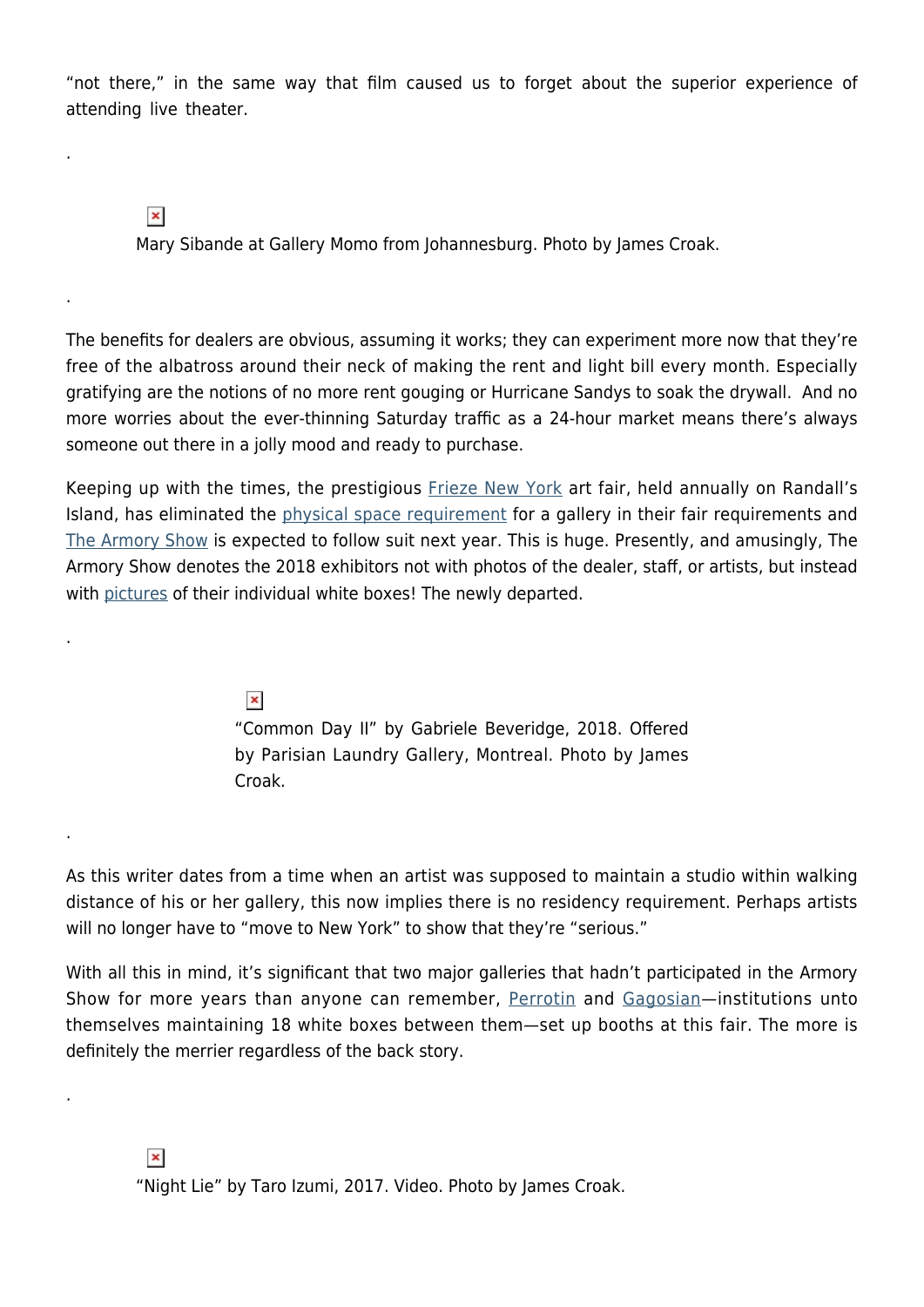We are in the age of [mechanical reproduction,](https://en.wikipedia.org/wiki/The_Work_of_Art_in_the_Age_of_Mechanical_Reproduction) and have been since 1935 or so when Walter Benjamin first noted much art was being made by machines: woodcuts, etchings, engraving, photography, and others. What these works had in common was they were flat. Computers greatly advanced these techniques but now are extending machine use to building sculpture. It was a natural progression that three-dimensional "printing" or "[3D printing](https://www.monoprice.com/product?p_id=21711&gclid=EAIaIQobChMIkILRmPDc2QIVTlmGCh2MvALMEAQYAiABEgJhx_D_BwE)" would create artworks as well.

Ever on the vanguard of this slightly explored area is [Claudia Hart](http://www.claudiahart.com/), who is showing 3D sculptures at [Upfor Gallery.](https://upforgallery.com/) (Should they be called prints?) Hart teaches the same at the School of the Art Institute of Chicago. The works are handsome and engaging but my first reaction to virtually created figures was probably akin to the first time  $J.M.M.$  Turner saw a photograph: it seems like cheating somehow. But I'm definitely in the minority, as I see these machines installed at art schools across the country. Given the incidence of the same at this fair, the practice is no longer on the way, it is now here.

 $\pmb{\times}$ 

.

.

.

.

.

"Kryptonite Mortification 04" by Claudia Hart, 2007-2016. 3D printed. Courtesy of the artist.

Probably the most developed artist in this new 3d printing genre is Austrian [Oliver Laric,](http://oliverlaric.com/) offered by the [Tanya Leighton Gallery](http://www.tanyaleighton.com/main.php#exhibitions) of Berlin in the fair's Focus section. He scans bronze and marble sculptures from antiquity and then prints them three dimensionally in plastic, mixing clear and opaque sections.

There is something compelling to these figures that keeps them from being just another Pop Art knockoff. And since it's essentially a digital data file, he could email the file to a buyer to print at a different size to fit the available space. It was a short while ago that artists were mailing 35mm slides to dealers; perhaps soon holograms. The possibilities boggle the mind.

> $\pmb{\times}$ Oliver Laric scanning "Youth of Magdalensberg," 1st century B.C.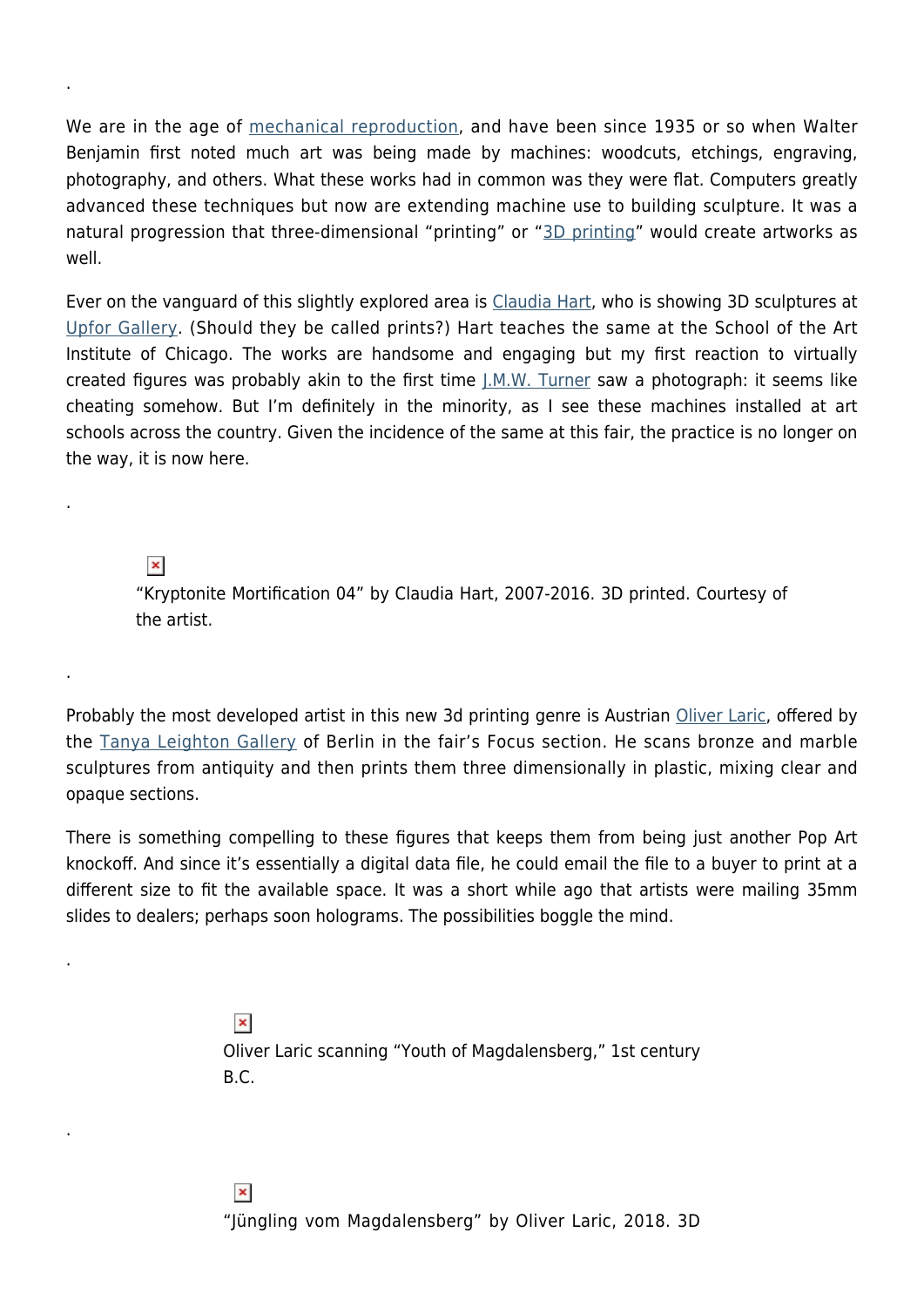printed. Courtesy of the artist.

.

.

.

.

.

.

One artist who is mailing digital files of sculptures is showing alongside Hart at the Upfor Gallery. Artist [Moreshin Allayari](http://www.morehshin.com/) "rescued" Iraq artifacts by digitally recreating works destroyed with sledge hammers by Islamic State. (Many of these were originals that had been safely hidden away in the Baghdad Museum and ISIS was destroying plaster fakes.)

Her gallant work to preserve our common history, the "Material Speculation" series, is available online on a site named "The Distributed Monument." It is a large 3d file that anyone can [download](http://rhizome.org/editorial/2016/feb/16/morehshin-allahyari/) [and then 3D-print](http://rhizome.org/editorial/2016/feb/16/morehshin-allahyari/) the previous contents of some of the great museums of Iraq. The site also includes the best stealable quote: "The act of downloading, and the user's desktop is the space of exhibition." Let's see anyone hammer this.

 $\pmb{\times}$ "3-D printed reconstruction, King Uthal" by Morehshin Allahyari, 2015. Courtesy of the artist.

There are several large site-built sculptures at the fair, and each odder than the next. The Clint Eastwood film "High Plains Drifter" includes a scene in which the "Stranger" demands that every building in the town be painted blood red. For reasons unclear, California artist [Rachel Lachowicz](http://lachowicz.com/) duplicates the sizeable sheriff's office from the movie and covered it with red lipstick. She's been doing the same for awhile, recreating well-known modernist sculptures and covering them with lipstick. Whatever. Anyway it's good fun and made me chuckle.

> $\pmb{\times}$ "The Sheriff / Barbershop" by Rachel Lachowicz, 2017. Photo by James Croak.

81-year-old Chicago artist [Richard Hunt](http://richardhuntstudio.com/) is still alive and welding away, several of his nonpareil formalist inventions are displayed via the [Kavi Gupta Gallery,](http://kavigupta.com/) also of Chicago. Hunt is the natural heir to the malleable iron craft of **David Smith** and due for a retrospective, and a big one.

 $\pmb{\times}$